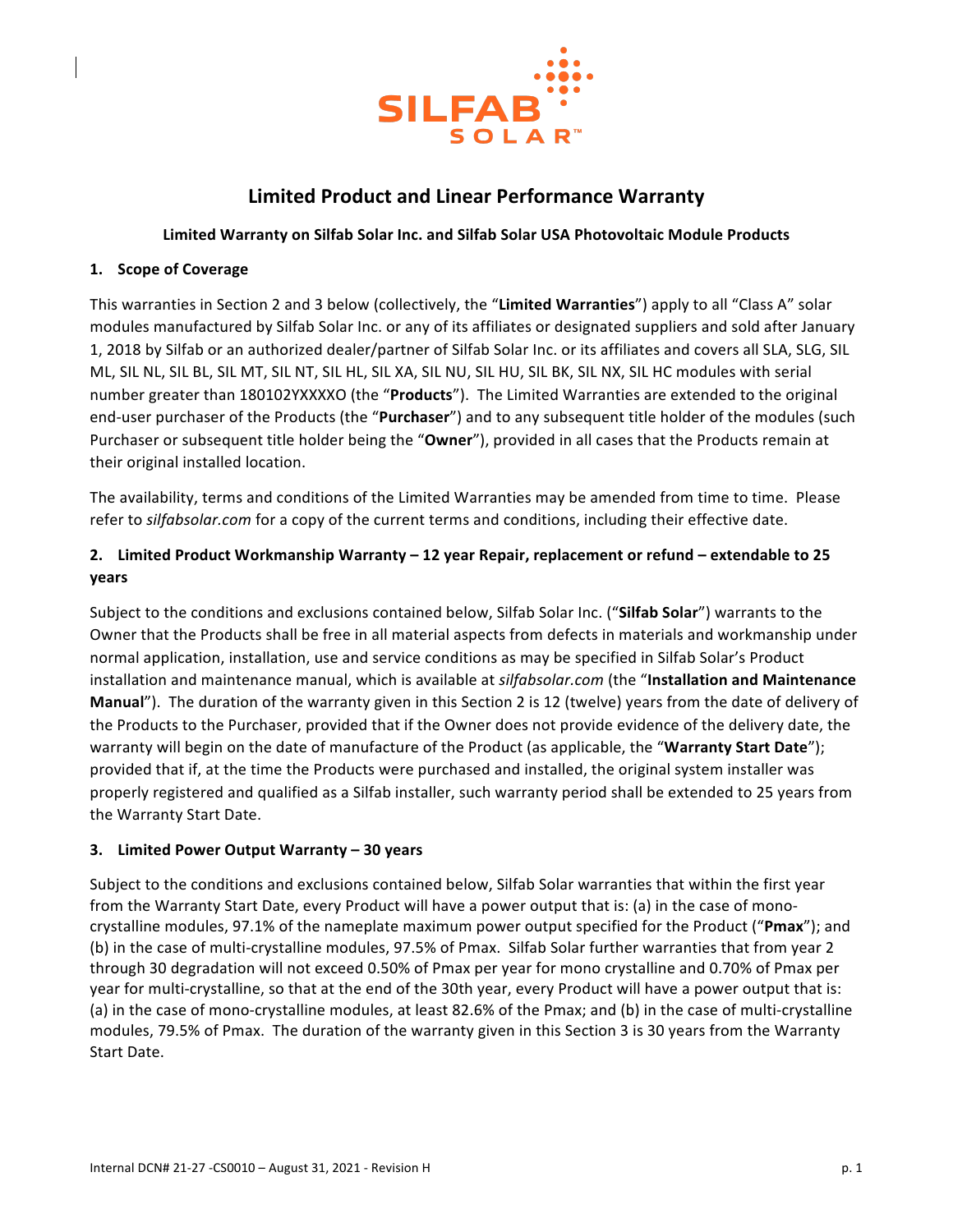

The power outputs for the purposes of the warranties given in this Section 2 shall be those measured by Silfab Solar under the following Standard Test Conditions ("STC"): (i) irradiance of 1,000 W/m2-; (ii) cell temperature of 25°C; and (iii) air mass 1.5. The remedies under Section 4 will apply if the power output does not meet the minimum levels set out in this Section 3, taking into account a  $\pm$  3% measurement tolerance range.

### **4.** Silfab Limited Warranty remedies

In the event of a valid claim in respect of the Limited Warranties, Silfab will do one of the following:

- a) repair or replace the defective Product with a new or refurbished Product of equal or greater Pmax;
- b) provide additional new or refurbished Products to supplement any deficiency in power output;
- c) provide a refund for the defective Product, which will be calculated based on the original invoice value of such Product, as pro-rated for the number of months remaining in the applicable warranty period and, in the case of a claim in respect of the warranties given under Section 3, for the difference between the actual power output and the minimum output required under the warranty.

#### 5. **Conditions of Limited Warranties**

The Owner's right to the remedies described in Section 4 is subject to the following conditions:

- a) Payment must have been made in full for the Products.
- b) The Limited Warranties are for Products sold and installed in North American including Canada, USA, Mexico and any island nation or territory in the Caribbean Sea.
- c) Upon request by Silfab Solar, the Owner must provide proof of purchase of the Products, evidence of the name of the original system installer and the date of installation, evidence satisfactory to Silfab Solar that the Owner is an "Owner" as defined for the purposes of these Limited Warranties, and evidence that the Products remain installed at their original installation location.
- d) The warranty period is measured from the Warranty Start Date for the original Products, and is not extended or restarted in the event that defective Products are repaired or replaced, or new Products are provided, pursuant to Section 5.
- e) The Limited Warranties are for the Products only and do not cover other systems, labor or components unless otherwise specified.
- f) The Limited Warranties do not cover transportation costs for return of modules, or for reshipment of any repaired or replaced module, or cost associated with installation, removal or reinstallation of modules.
- g) Silfab reserves the right to replace the Product with refurbished or different product that may have different specifications or dimensions (or both) than the original Product, provided that Pmax shall be no less than the original Products.
- h) Remedy options will not be combined and Silfab will at its sole discretion provide one remedy option.
- i) Any defective Product that is replaced will become the property of Silfab Solar.

#### 6. **Limited Warranty Exclusions**

The Limited Warranties given in respect of a Product do not apply in the following circumstances: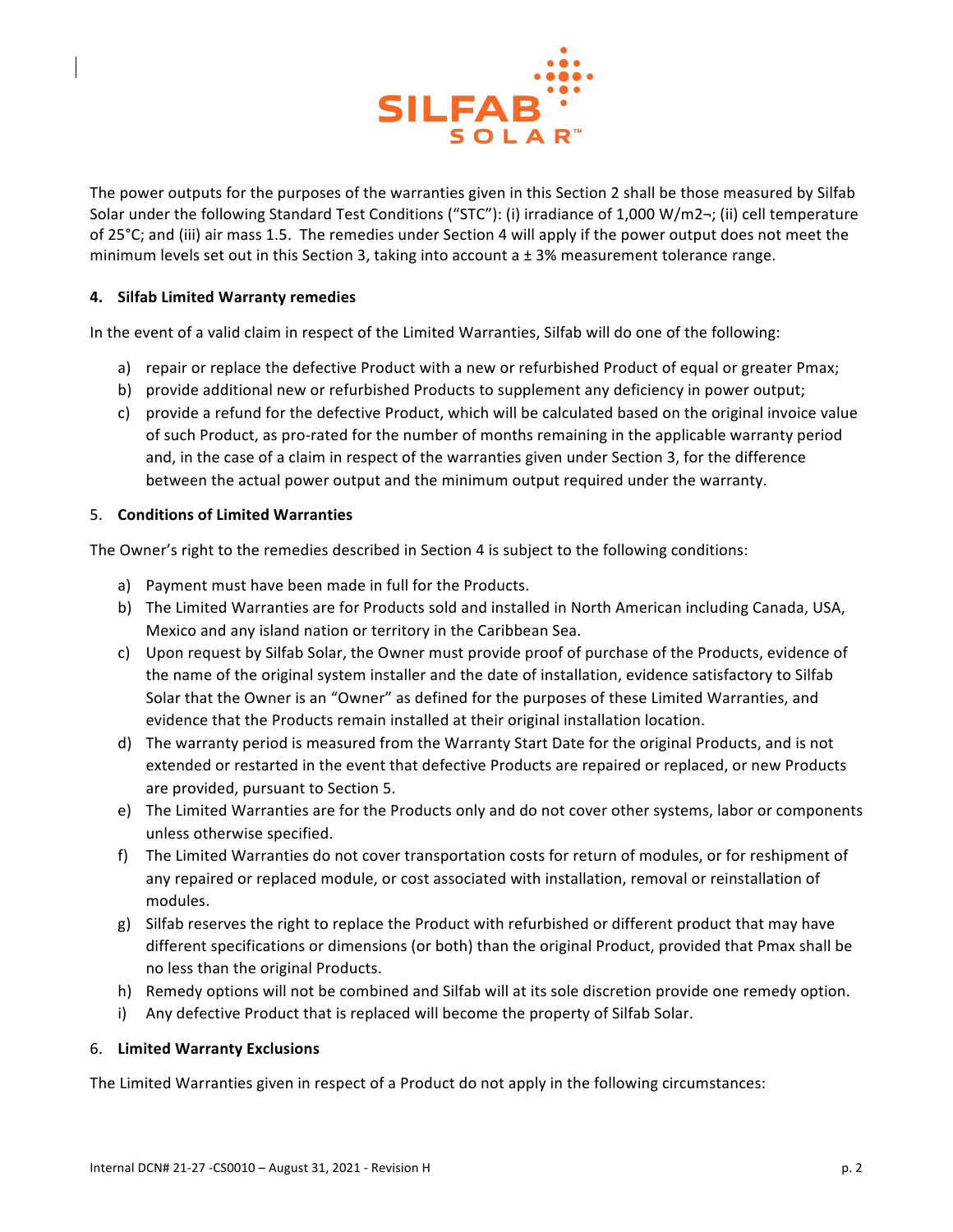

- a) the serial number of a Product is removed, altered or is illegible;
- b) the Product is moved to a location other than its original installation location;
- c) the Product has been installed or subject to use in a location that is within 5 meters of a saline water body or the Product, in Silfab's absolute judgement, may otherwise be subject to direct contact with salt water (including without limitation as a result of immersion, waves or salt spray);
- d) the Product is used in a mobile application, including without limitation by installing the Products on any vehicle or craft;
- e) the Products is used in combination with any device for concentrating or magnifying light or with any solar thermal system;
- f) the Product is not installed with strict adherence to the instructions specified in Silfab's Installation and Maintenance Manual;
- g) the Products is modified, serviced or repaired by any person other than Silfab or a third party approved in advance by Silfab;
- h) The product is clearly marked as "no warranty" (typically but not exclusively by stamp on the cover of the junction box).
- i) in respect of cosmetic damage (including without limitation scratches, dents, corrosion, paint chipping, and discoloration) that does not affect power output;
- j) in respect of damage that is caused by any of the following:
	- i. any transportation, storage, installation, wiring, interconnection, operation, cleaning or maintenance of the Products other than in accordance with (i) specifications, installation manuals, operational manuals, or labels attached to the Products; or (ii) applicable laws, including without limitation any local electrical codes;
	- ii. misuse, neglect, tampering, vandalism or accident by any person other than Silfab;
	- iii. incompatibility with, or malfunctioning of, or other damage caused by, the systems, devices or components to which the Products are connected or mounted;
	- iv. abrasions, tears or punctures of the Products by tools, by mounting hardware or by other components, structures, or natural features (e.g., tree branches) that come into contact with the Products;
	- v. mechanical shock caused by objects or persons falling on, stepping on, bumping into or otherwise colliding with the Products or with the systems, devices or components to which the Products are connected or mounted;
	- vi. mechanical shock or vibration outside of the operating limits specified in Product documentation;
	- vii. environmental pollution or other contamination, including but not limited to soot, ash, salt, acid rain, fumes, and chemical agents;
	- viii. animals, insects or mold;
	- ix. extreme weather events, including without limitation earthquakes, hurricanes, typhoons, tornados, tsunamis, floods, lightning, volcanic activity, as well as other weather conditions (such as precipitation, ambient heat/cold, wind, snow or ice) outside of the operating limits specified in Product documentation;
	- x. fire, except to the extent caused by the defect in the Product;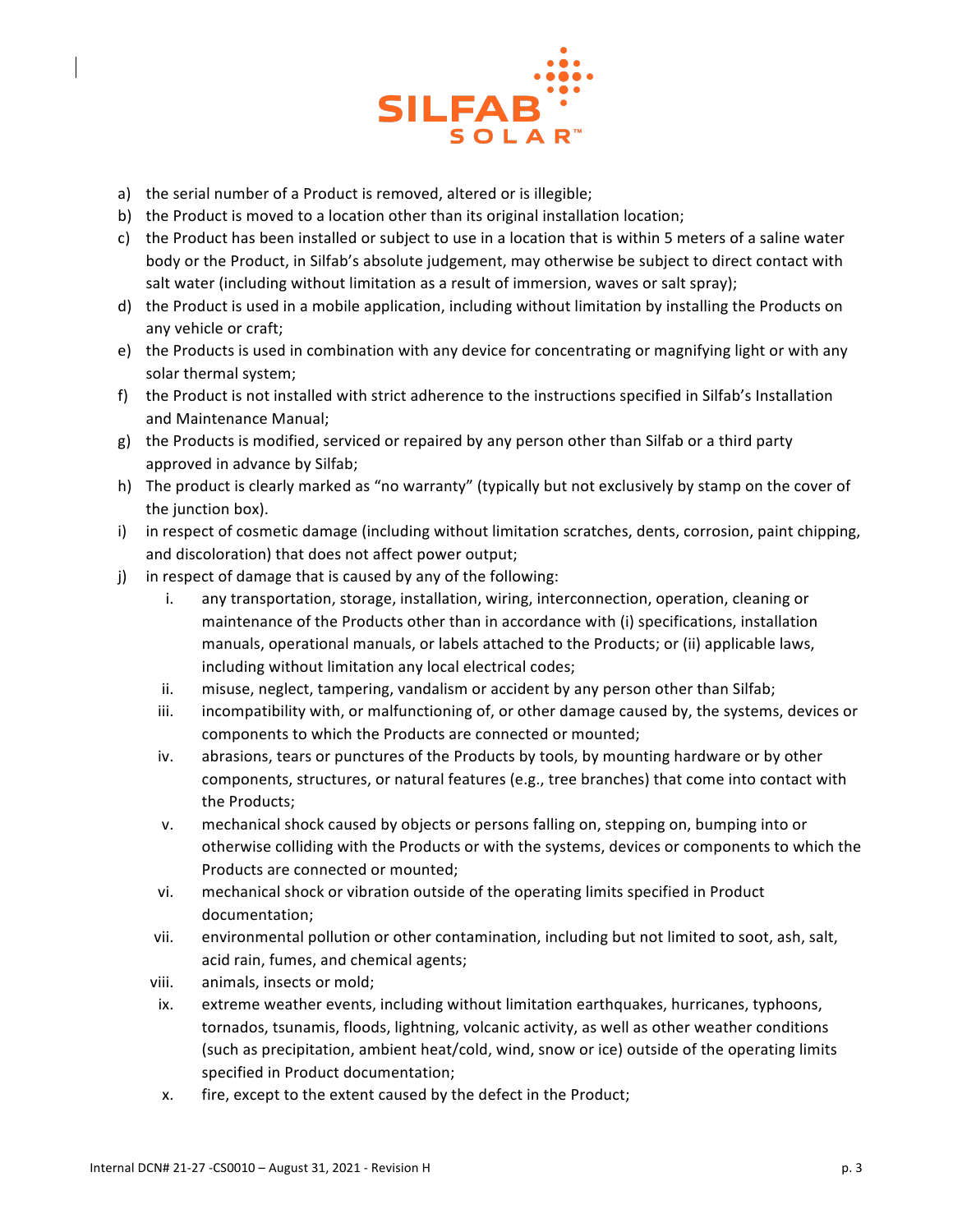

- xi. power surges or power outages, whether resulting from natural or man-made causes; or
- xii. terrorist acts, riots, wars, or other man-made disasters.

### 7. **Claim Verification and Remediation Process**

To make a claim under the Limited Warranties, the Owner should have the original system installer submit a Return Merchandise Authorization ("RMA") claim (on behalf of the Owner) to Silfab (as directed on silfabsolar.com) within one year of the date that the defect was discovered and in any event before the end of the warranty period set out in respect of the applicable Limited Warranty.

The RMA claim inquiry must identify the defective Product(s) (by serial number) and the basis for the claim, and evidence that the Products remain installed at their original installation location. Upon receipt of the RMA claim inquiry, Silfab Solar may, in its sole discretion, take further steps to assess the warranty claim including by (i) requesting further particulars regarding the claim from the Owner; (ii) requiring that the Owner ship the allegedly defective Products to Silfab for inspection and/or testing, in which case the Owner will be responsible for the costs of packaging, loading and shipping the Products to Silfab in accordance with Silfab's instructions; (iii) attending (or cause its designee to attend) the location where the Products are installed to inspect the Products and the installation thereof, in which case the Owner will grant Silfab (or to its designee) access to such location during regular business hours for such purpose; or (iv) doing any combination of (i), (ii) and/or (iii). 

If Silfab Solar verifies, in its reasonable judgment, that a Product does not comply with the Limited Warranties set forth above, then Silfab Solar, will provide one of the remedies set out in Section 4.

If Silfab Solar determines, in its reasonable judgment, that the Products are not defective (or if Owner refuses to cooperate with Silfab Solar as Silfab Solar assesses the claim), Silfab Solar may invoice the Owner for the demonstrable costs of any testing that Silfab undertook to assess the warranty claim and the Owner will pay such invoice within 15 days of receipt. If Owner has shipped allegedly defective Products to Silfab Solar as part of the claims assessment process, Silfab will return such Products to the Owner at the sole cost and expense of the Owner.

The Owner has the right to pursue claims under each of the Limited Warranties; provided, however, that if claims arise under multiple Limited Warranties from a single incident, then if Silfab Solar remedies such incident, Silfab Solar shall be deemed to have resolved all applicable Limited Warranty claims arising from such incident.

The Owner authorizes the original system installer to submit and pursue claims under the Limited Warranties on behalf of the Owner. The Owner agrees that where Silfab receives a warranty claim from an installer on behalf of the Owner, Silfab may treat that installer as Owner's authorized representative and agent (the "Authorized Representative") for all matters pertaining to the warranty claim unless and until otherwise advised in writing by the Owner. Without limiting the foregoing, Silfab may rely on information and instructions received from the Authorized Representative in respect of such claims and may issue refunds or credits (as may be applicable) to the Authorized Representative on behalf of the Owner.

# **8. Certain Additional Disclaimers and Limitations**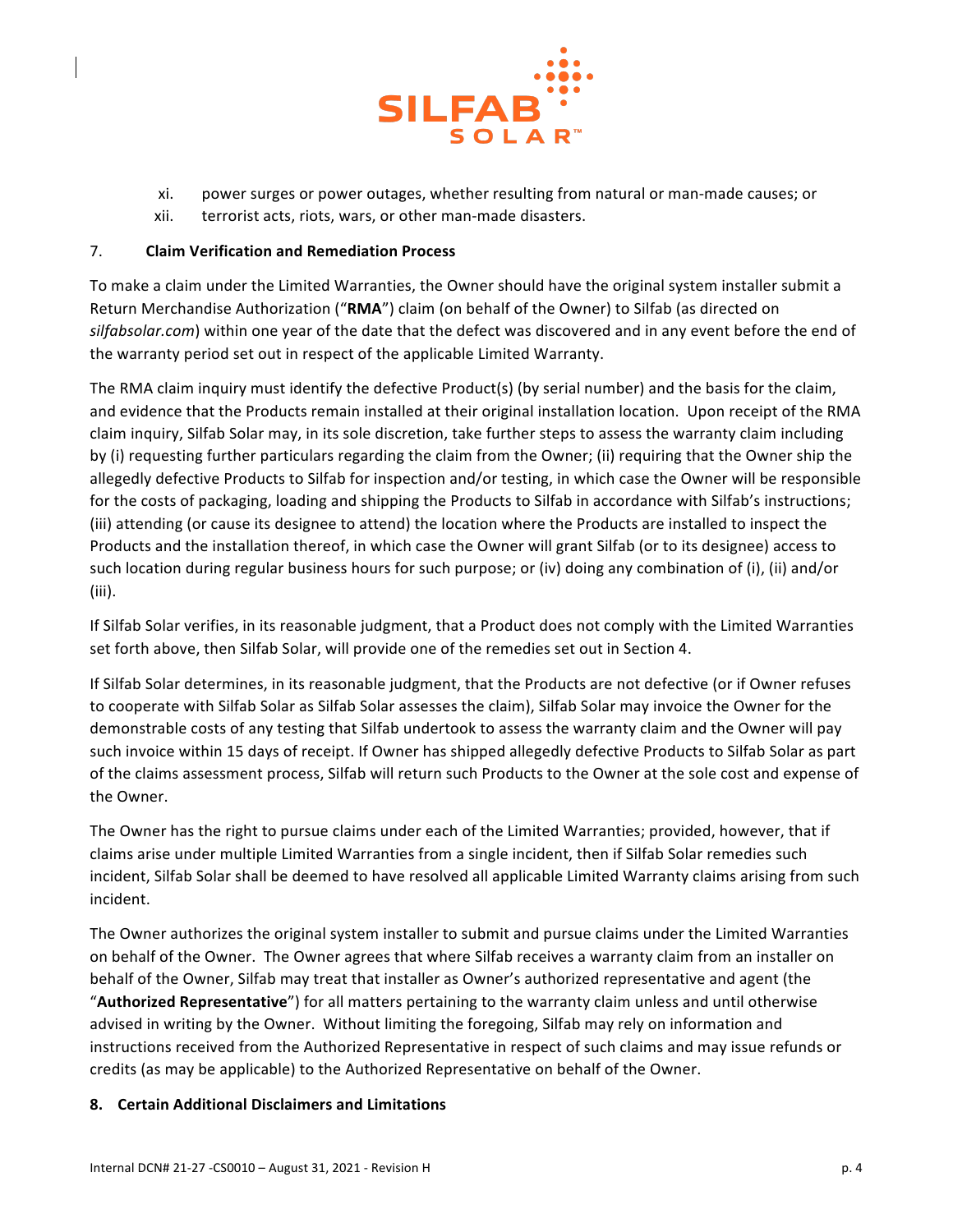

THE REMEDIES IN SECTION 4 ARE SILFAB SOLAR'S SOLE AND EXCLUSIVE OBLIGATIONS AND THE PURCHASER'S SOLE AND EXCLUSIVE REMEDIES FOR A BREACH OF THE LIMITED WARRANTIES. THE OWNER ACKNOWLEDGES AND AGREES THAT IT MAY NOT MAKE ANY OTHER CLAIM AGAINST SILFAB SOLAR OR ITS AFFILIATES, WHETHER IN CONTRACT, IN TORT OR OTHERWISE AT LAW OR EQUITY, IN CONNECTION WITH DEFAULTS AND DEFECTS COVERED BY THE LIMITED WARRANTIES.

TO THE MAXIMUM EXTENT PERMITTED BY APPLICABLE LAW, THE LIMITED WARRANTIES SET FORTH HEREIN ARE IN LIEU OF AND EXCLUDE ALL OTHER EXPRESS OR IMPLIED WARRANTIES, INCLUDING BUT NOT LIMITED TO WARRANTIES OF MERCHANTABILITY AND FITNESS FOR A PARTICULAR PURPOSE, USE OR APPLICATION, AND ALL OTHER OBLIGATIONS ON THE PART OF SILFAB SOLAR, UNLESS SUCH OTHER WARRANTIES AND OBLIGATIONS ARE AGREED TO IN WRITING BY SILFAB SOLAR.

TO THE MAXIMUM EXTENT PERMITTED BY APPLICABLE LAW, SILFAB SOLAR HEREBY DISCLAIMS, AND SHALL HAVE NO RESPONSIBILITY OR LIABILITY WHATSOEVER FOR, DAMAGE OR INJURY TO PERSONS OR PROPERTY OR FOR OTHER LOSS OR INJURY RESULTING FROM ANY CAUSE WHATSOEVER ARISING OUT OF OR RELATED TO ANY OF ITS PRODUCTS OR THEIR USE. TO THE MAXIMUM EXTENT PERMITTED BY APPLICABLE LAW, UNDER NO CIRCUMSTANCES SHALL SILFAB SOLAR BE LIABLE TO THE OWNER, OR TO ANY THIRD PARTY CLAIMING THROUGH OR UNDER THE OWNER, FOR ANY LOST REVENUE OR PROFITS, LOSS OF USE, LOSS OF GOODWILL, OR EQUIPMENT DOWNTIME, OR FOR ANY INCIDENTAL, CONSEQUENTIAL OR SPECIAL DAMAGES OF ANY KIND, HOWSOEVER ARISING, RELATED TO THE PRODUCTS, EVEN IF SILFAB SOLAR HAS BEEN ADVISED OF THE POSSIBILITY OF SUCH DAMAGES. THE UNITED NATIONS CONVENTION ON CONTRACTS FOR THE INTERNATIONAL SALE OF GOODS SHALL NOT APPLY TO THESE WARRANTY TERMS AND CONDITIONS.

TO THE MAXIMUM EXTENT PERMITTED BY APPLICABLE LAW, SILFAB SOLAR HEREBY DISCLAIMS, AND SHALL HAVE NO RESPONSIBILITY OR LIABILITY WHATSOEVER FOR, ANY ACTION OR OMISSION OF AN AUTHORIZED REPRESENTATIVE (AS DEFINED IN SECTION 7) IN CONNECTION WITH THESE LIMITED WARRANTIES.

TO THE MAXIMUM EXTENT PERMITTED BY APPLICABLE LAW, SILFAB SOLAR'S AGGREGATE LIABILITY, IF ANY, IN DAMAGES OR OTHERWISE, SHALL NOT EXCEED THE PURCHASE PRICE PAID TO SILFAB SOLAR BY THE PURCHASER FOR THE PRODUCT THAT GAVE RISE TO THE WARRANTY CLAIM.

THE PURCHASER ACKNOWLEDGES THAT THE FOREGOING LIMITATIONS ON LIABILITY ARE AN ESSENTIAL ELEMENT OF THE AGREEMENT BETWEEN THE PARTIES AND THAT IN THE ABSENCE OF SUCH LIMITATIONS THE PURCHASE PRICE OF THE PRODUCTS WOULD BE SUBSTANTIALLY DIFFERENT.

SOME JURISDICTIONS DO NO ALLOW THE DISCLAIMER OF REPRESENTATIONS, THE EXCLUSION OR LIMITATION OF CERTAIN DAMAGES, OR THE LIMITATION OF HOW LONG A WARRANTY LASTS, IN WHICH CAS SUCH DISCLAIMERS, EXCLUSIONS AND LIMITATIONS WILL NOT APPLY. THESE LIMITED WARRANTIES GIVES THE OWNER SPECIFIC LEGAL RIGHTS; OWNERS MAY ALSO HAVE OTHER RIGHTS THAT VARY FROM JURISDICTION TO JURISDICTION.

# **9. Force Majeure.**

Silfab Solar shall not be held responsible or liable to the Owner or any third-party arising out of any nonperformance or delay in performance of any terms and conditions of these Limited Warranties, due to